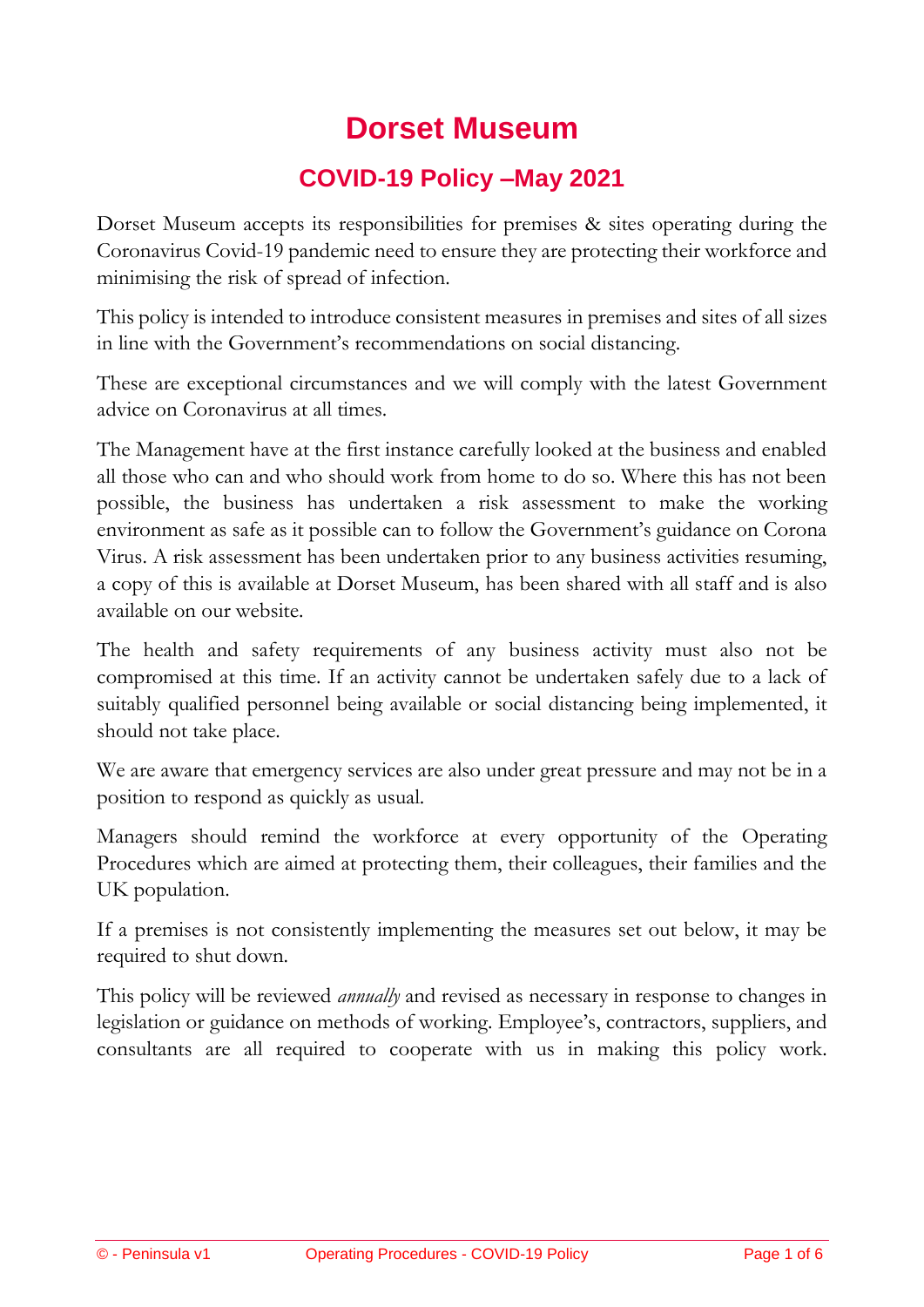*Please see the following pages for further information on the procedures we have put in place to operate safely during the Coronavirus pandemic*

#### **Self-Isolation**

Anyone who meets one of the following criteria should not come to site under current guidelines:

- Has a high temperature or a new persistent cough follow the guidance on selfisolation
- Is a vulnerable person (by virtue of their age, underlying health condition, clinical condition or are pregnant)
- Is living with someone in self-isolation or a vulnerable person.

#### **Procedure if Someone Falls Ill**

If a worker develops a high temperature or a persistent cough while at work, they should:

- Return home immediately
- Avoid touching anything
- Cough or sneeze into a tissue and put it in a bin, or if they do not have tissues, cough and sneeze into the crook of their elbow.

They must then follow the guidance on self-isolation and not return to work until their period of self-isolation has been completed.

#### **Travel to Work**

Wherever possible workers should travel to site alone using their own transport and sites need to consider:

- Parking arrangements for additional cars and bicycles
- Other means of transport to avoid public transport e.g. cycling
- Providing hand cleaning facilities at entrances and exits. This should be soap and water wherever possible or hand sanitiser if water is not available
- How someone taken ill would get home.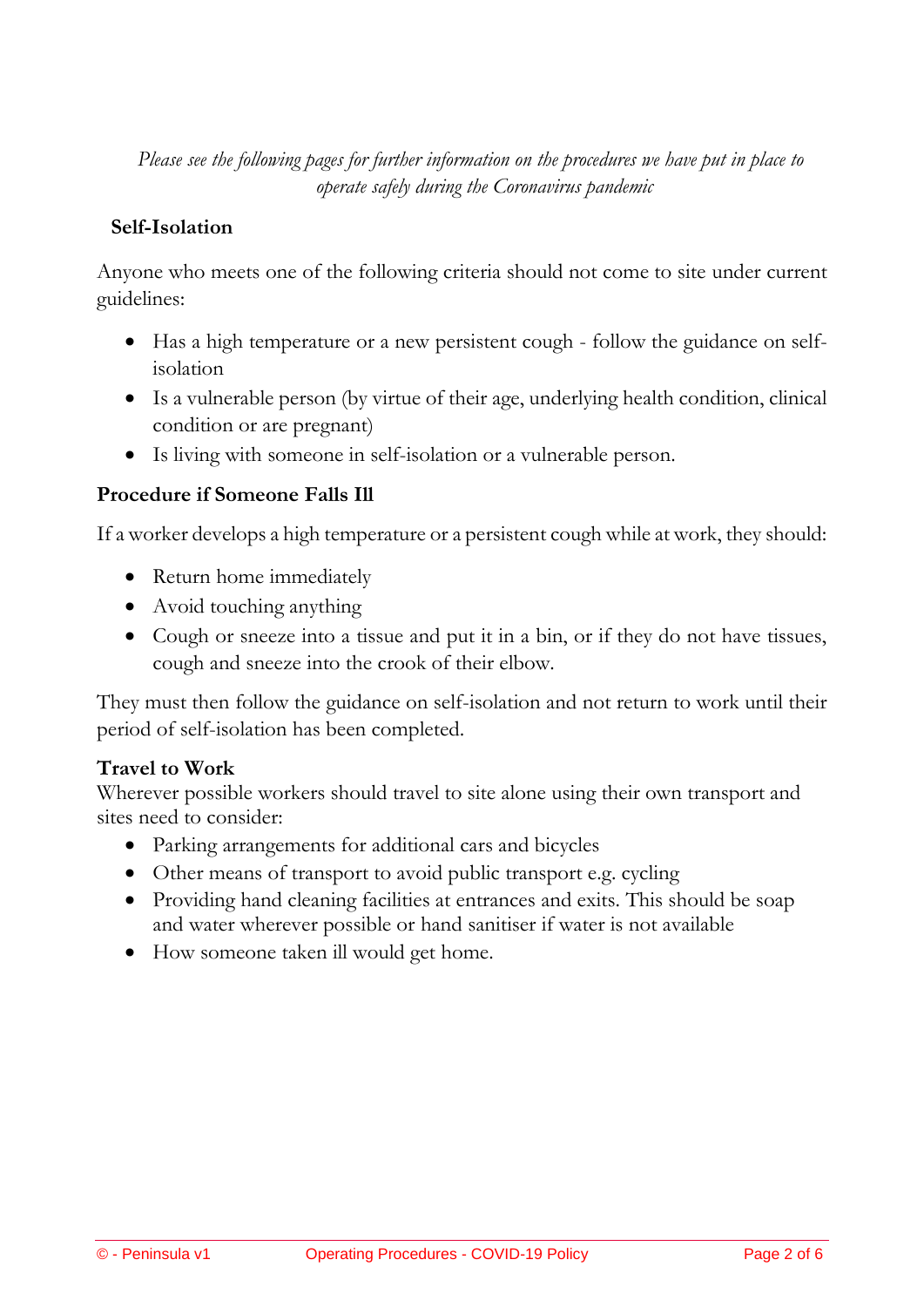### **Building Access Points in line with current Guidelines:**

- Stop all non-essential visitors
- Introduce staggered start and finish times to reduce congestion and contact at all times
- Monitor access points to enable social distancing We may need to change the number of access points, either increase to reduce congestion or decrease to enable monitoring
- Remove or disable entry systems that require skin contact e.g. fingerprint scanners
- Require all workers to wash or clean their hands before entering or leaving the site
- Allow plenty of space (two metres) between people waiting to enter site
- Regularly clean common contact surfaces in reception, office, access control and delivery areas e.g. scanners, turnstiles, screens, telephone handsets, desks, particularly during peak flow times
- Drivers should remain in their vehicles if the load will allow it and must wash or clean their hands before unloading goods and materials.

#### **Hand Washing**

- Provide additional hand washing facilities to the usual welfare facilities if a large spread out site or significant numbers of personnel on site
- Ensure soap and fresh water is readily available and kept topped up at all times
- Provide hand sanitiser where hand washing facilities are unavailable
- Regularly clean the hand washing facilities and check soap and sanitiser levels
- Provide suitable and sufficient rubbish bins for hand towels with regular removal and disposal.

#### **Toilet Facilities**

- Restrict the number of people using toilet facilities at any one time e.g. Signage
- Wash hands before and after using the facilities
- Enhance the cleaning regimes for toilet facilities particularly door handles, locks and the toilet flush
- Provide suitable and sufficient rubbish bins for hand towels with regular removal and disposal.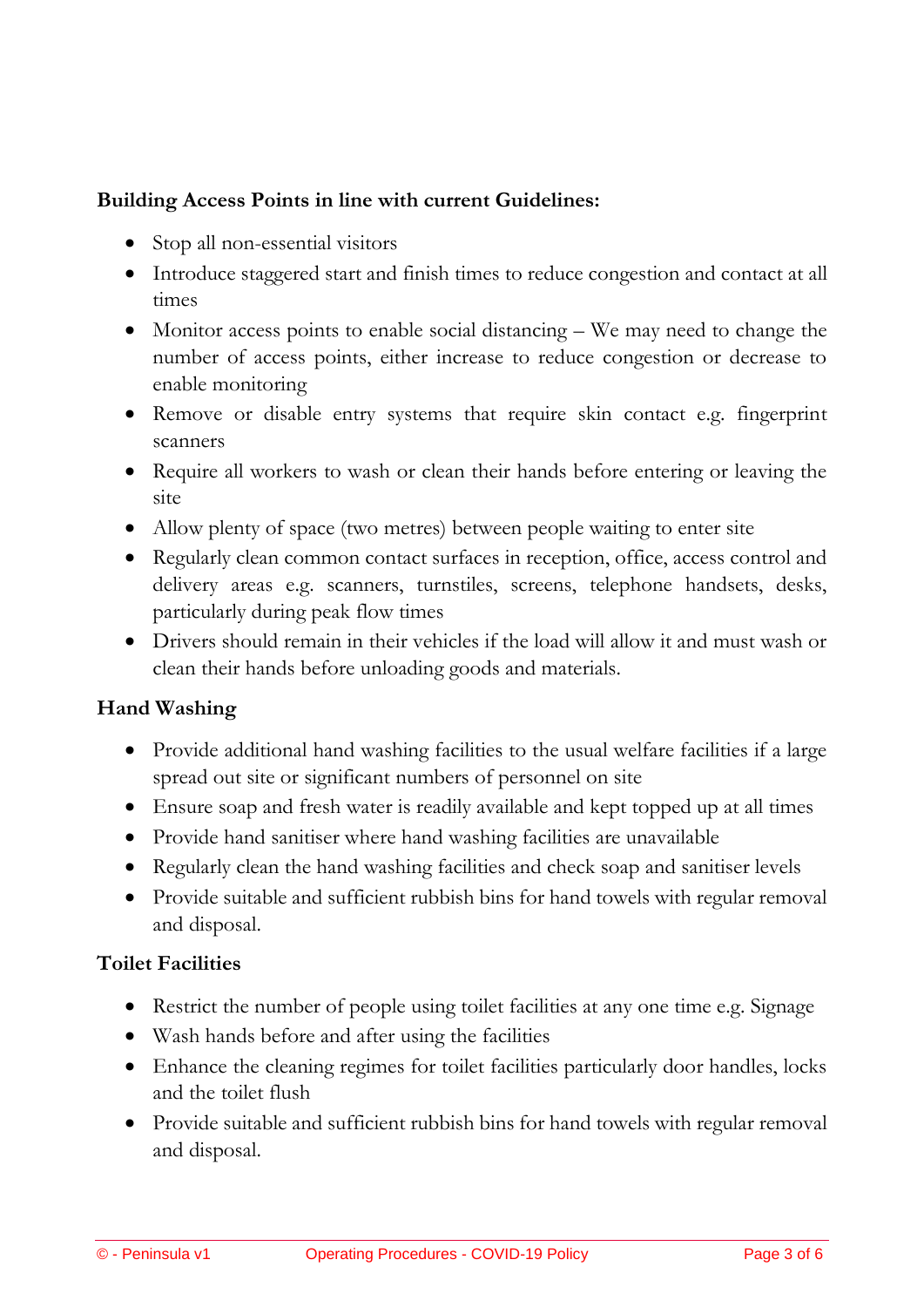# **Canteens and Eating Arrangements within current government guidelines:**

Whilst there is a requirement to provide a means of heating food and making hot drinks, these are exceptional circumstances and where it is not possible to introduce a means of keeping equipment clean between use, kettles, microwaves etc. must be removed from use.

The workforce should also be required to stay on site once they have entered it and not use local shops.

Dedicated eating areas should be identified on site to reduce food waste and contamination

- Break times should be staggered to reduce congestion and contact at all times
- Hand cleaning facilities or hand sanitiser should be available at the entrance of any room where people eat and should be used by workers when entering and leaving the area
- The workforce should be asked to bring pre-prepared meals and refillable drinking bottles from home
- Workers should sit 2 metres apart from each other whilst eating and avoid all contact
- Where catering is provided on site, it should provide pre-prepared and wrapped food only
	- o Payments should be taken by contactless card wherever possible
	- o Crockery, eating utensils, cups etc. should not be used
- Drinking water should be provided with enhanced cleaning measures of the tap mechanism introduced
- Tables should be cleaned between each use
- All rubbish should be put straight in the bin and not left for someone else to clear up
- All areas used for eating must be thoroughly cleaned at the end of each break and shift, including chairs, door handles, vending machines and payment devices.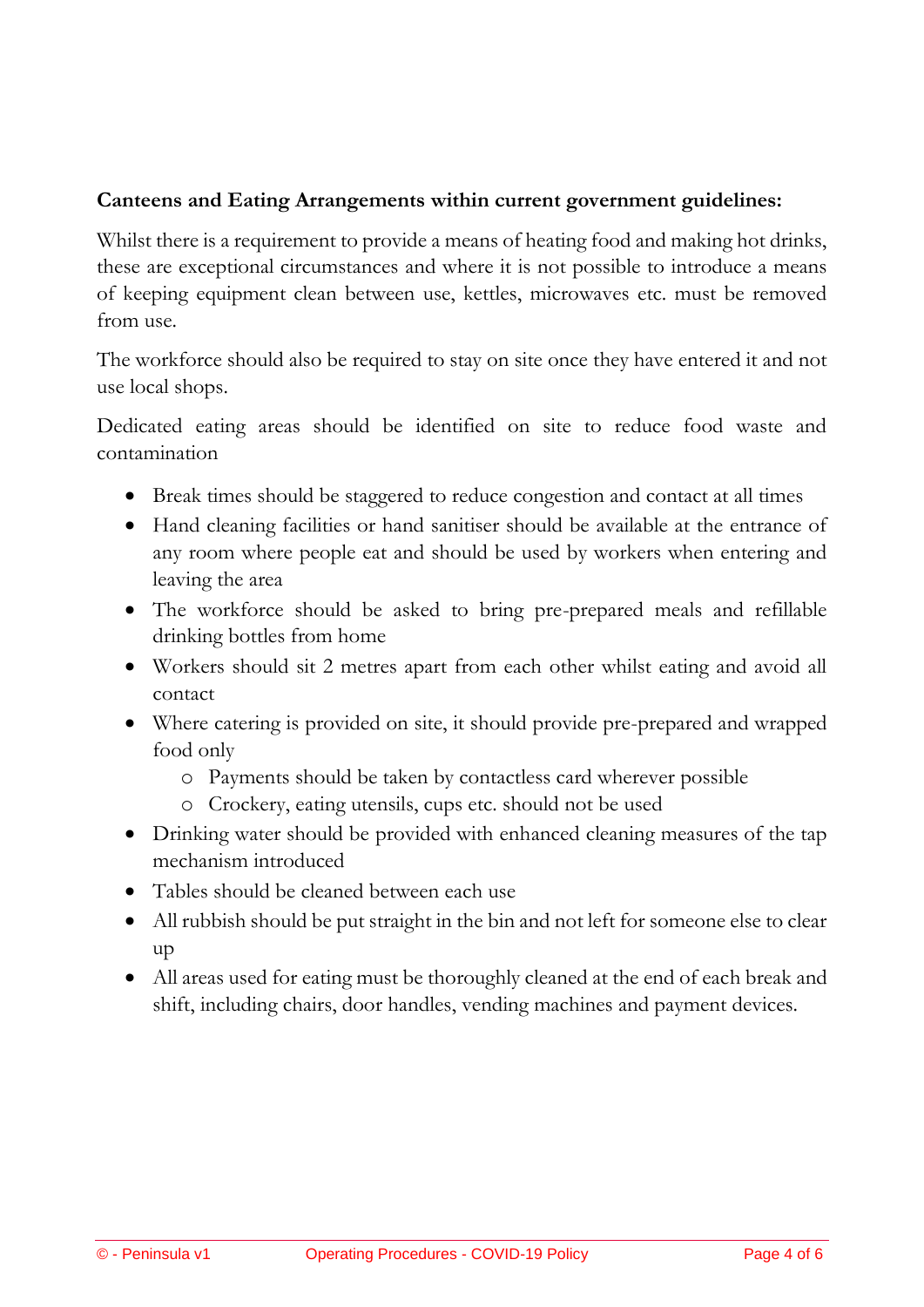# **Changing Facilities, Showers and Drying Rooms**

- Introduce staggered start and finish times to reduce congestion and contact at all times
- Introduce enhanced cleaning of all facilities throughout the day and at the end of each day
- Consider increasing the number or size of facilities available on site if possible
- Based on the size of each facility, determine how many people can use it at any one time to maintain a distance of two metres
- Provide suitable and sufficient rubbish bins in these areas with regular removal and disposal.

# **Avoiding Close Working**

There will be situations where it is not possible or safe for workers to distance themselves from each other by 2 metres.

#### **General Principles**

- Non-essential physical work that requires close contact between workers should not be carried out
- Work requiring skin to skin contact should not be carried out
- Plan all other work to minimise contact between workers
- Re-usable PPE should be thoroughly cleaned after use and not shared between workers
- Barriers & screens in place to protect those who cannot work 2M apart
- Workstations & Desks rearranged to be 2M apart or positioned in way in which persons are not facing each other
- Single use PPE should be disposed of so that it cannot be reused
- Stairs should be used in preference to lifts or hoists
- Where lifts or hoists must be used:
	- o Lower their capacity to reduce congestion and contact at all times
	- o Regularly clean touchpoints, doors, buttons etc.
- Increase ventilation in enclosed spaces
- Regularly clean the inside of vehicle cabs and between use by different operators.